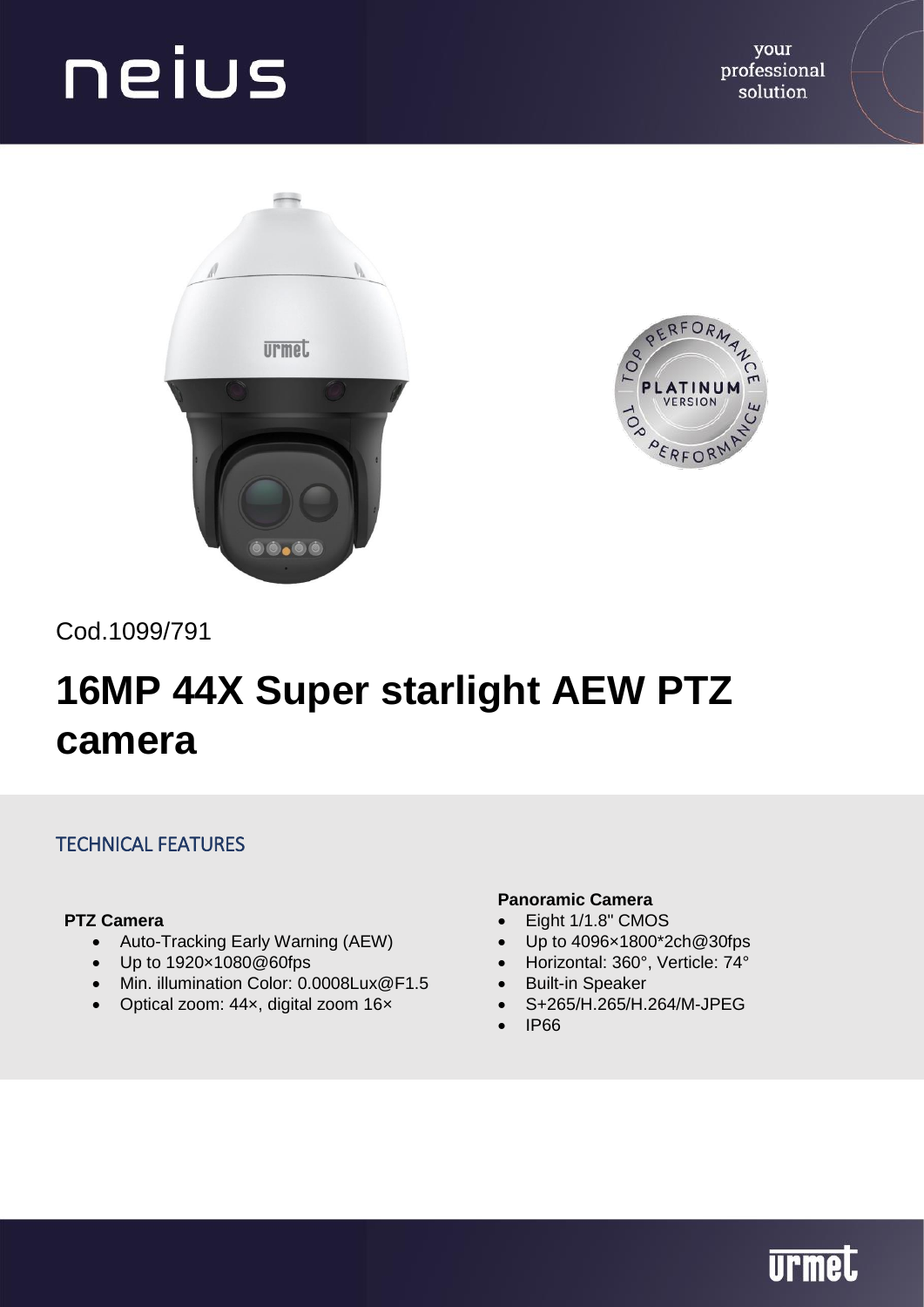| <b>PTZ Camera</b>         |                                                                                                                                                 |
|---------------------------|-------------------------------------------------------------------------------------------------------------------------------------------------|
| <b>Image Sensor</b>       | 1/1.8" CMOS                                                                                                                                     |
| <b>Signal System</b>      | PAL/NTSC                                                                                                                                        |
| <b>Min. Illumination</b>  | Color: 0.0008lux@ (F1.5, ACG ON)                                                                                                                |
| <b>Shutter Time</b>       | 1s to 1/100,000s                                                                                                                                |
| Day & Night               | Dual IR Cut Filter                                                                                                                              |
| <b>Wide Dynamic Range</b> | 140dB                                                                                                                                           |
| <b>Focal Lenght</b>       | 6mm ~ 264mm, 44 $\times$ optical lens                                                                                                           |
| <b>Digital Zoom</b>       | $16\times$                                                                                                                                      |
| <b>Zoom Speed</b>         | < 5s                                                                                                                                            |
| <b>Angle of View</b>      | Horizontal filed of view: $61.2^{\circ}$ (w) ~ $2^{\circ}$ (t)                                                                                  |
| <b>Aperture Range</b>     | F1.5~F4.8                                                                                                                                       |
| <b>Pan Range</b>          | $360^\circ$                                                                                                                                     |
| <b>Pan Speed</b>          | Pan Manual Speed: 0.1°~160°/s, Pan Preset Speed: 200°/s                                                                                         |
| <b>Tilt Range</b>         | $-16^{\circ}$ ~90° (Auto flip)                                                                                                                  |
| <b>Tilt Speed</b>         | Tilt Manual Speed: 0.1°~120°/s, Tilt Preset Speed: 120°/s                                                                                       |
| <b>3D Position</b>        | Yes                                                                                                                                             |
| <b>Presets</b>            | 500                                                                                                                                             |
| <b>Preset Accuracy</b>    | $±0.3^\circ$                                                                                                                                    |
| Scan                      | 8                                                                                                                                               |
| <b>Cruise</b>             | 16, up to 32 presets per cruise                                                                                                                 |
| <b>Pattern</b>            | 8, each with 600s memory or 1000 orders                                                                                                         |
| <b>Power-off Memory</b>   | Yes                                                                                                                                             |
| <b>RS-485 Protocols</b>   | DOME_PELCO_D, DOME_PELCO_P, DOME_PLUS                                                                                                           |
| <b>Max. Resolution</b>    | 1920x1080                                                                                                                                       |
| <b>Main Stream</b>        | PAL: 50fps (1920×1080, 1280×960, 1280×720)<br>NTSC: 60fps (1920×1080, 1280×960, 1280×720)                                                       |
| <b>Sub Stream</b>         | PAL: 25fps (704×576, 704×288, 352×288)<br>NTSC: 30fps (704×480, 704×240, 352×240)                                                               |
| <b>Third Stream</b>       | PAL: 25fps (1920×1080, 1280×960, 1280×720, 640×480, 704×576, 352×288)<br>NTSC: 30fps (1920×1080, 1280×960, 1280×720, 640×480, 704×480, 352×240) |
| <b>Panoramic Camera</b>   |                                                                                                                                                 |
| <b>Image Sensor</b>       | 1/1.8" CMOS                                                                                                                                     |
| <b>Signal System</b>      | PAL/NTSC                                                                                                                                        |
| <b>Min. Illumination</b>  | Color: 0.01lux@ (F2.2, ACG ON)                                                                                                                  |
| <b>Shutter Time</b>       | 1s to 1/100,000s                                                                                                                                |
| <b>Focal Lenght</b>       | 5 <sub>mm</sub>                                                                                                                                 |
| <b>Aperture Range</b>     | F2.2                                                                                                                                            |
| <b>Angle of View</b>      | Horizotal: 360°, Verticle: 74°                                                                                                                  |
| <b>Max. Resolution</b>    | 4096x1800*2ch                                                                                                                                   |
| <b>Main Stream</b>        | PAL: 25fps 2x(4096×1800, 3840×1680, 2720×1192)<br>NTSC: 30fps 2x(4096×1800, 3840×1680, 2720×1192)                                               |
| <b>Sub Stream</b>         | PAL: 25fps (704×320)<br>NTSC: 30fps (704×320)                                                                                                   |
| <b>Third Stream</b>       | PAL: 25fps (1280×560) NTSC: 30fps (1280×560)                                                                                                    |
| Illuminator               |                                                                                                                                                 |
| <b>IR LEDs</b>            | N/A                                                                                                                                             |
| <b>IR Range</b>           | N/A                                                                                                                                             |
| <b>White LEDs</b>         | 4                                                                                                                                               |
| Laser                     | Yes                                                                                                                                             |
| <b>Laser Distance</b>     | 500m                                                                                                                                            |

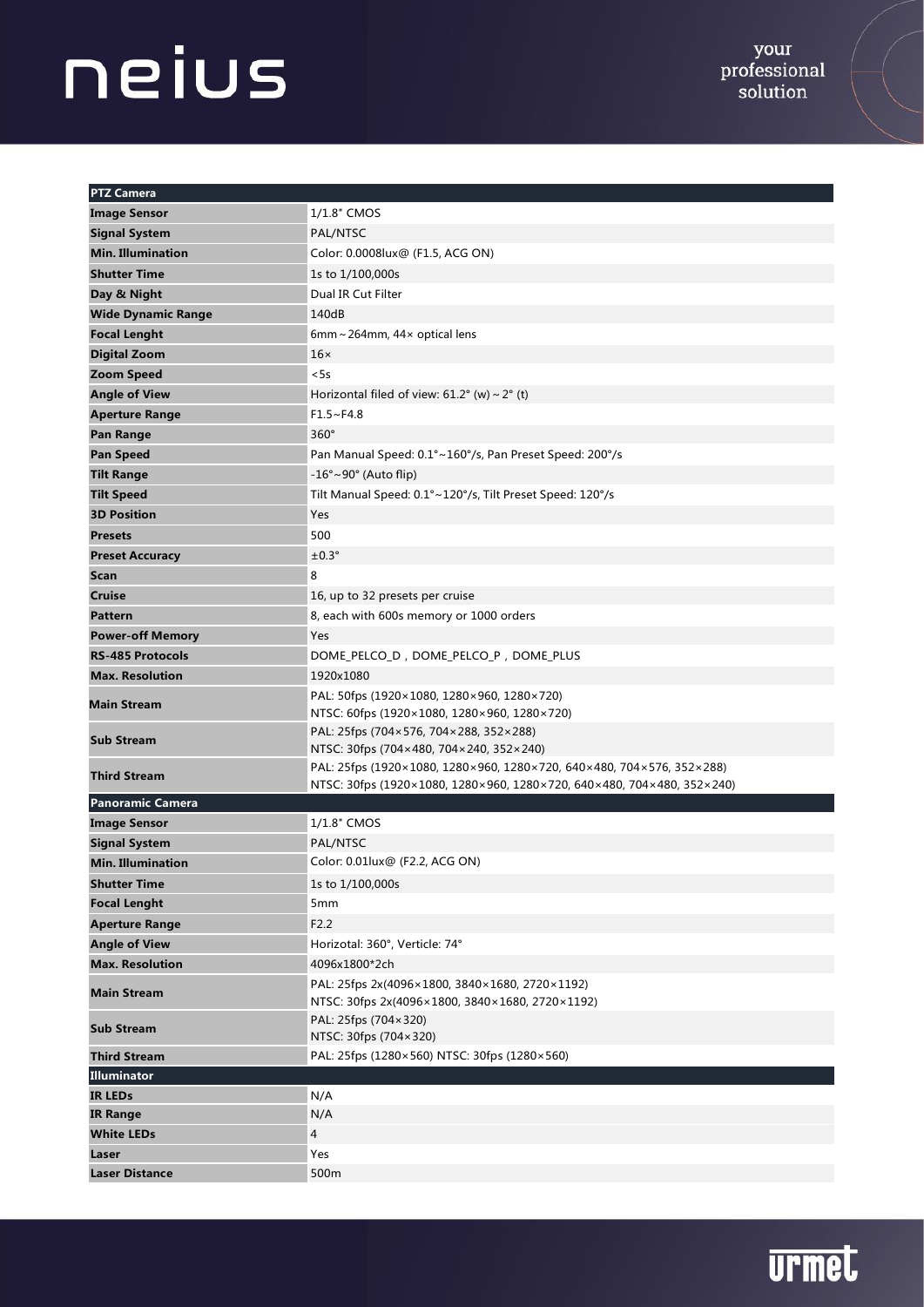| <b>Compression Standard</b>    |                                                                                                                                                                                                                                       |
|--------------------------------|---------------------------------------------------------------------------------------------------------------------------------------------------------------------------------------------------------------------------------------|
| <b>Video Compression</b>       | S+265/H.265/H.264/M-JPEG                                                                                                                                                                                                              |
| <b>Video Bit Rate</b>          | 32Kbps~16Mbps                                                                                                                                                                                                                         |
| <b>Audio Compression</b>       | G.711A/G.711U/ADPCM/AAC                                                                                                                                                                                                               |
| <b>Audio Bit Rate</b>          | $8K \sim 48Kbps$                                                                                                                                                                                                                      |
| Feature                        |                                                                                                                                                                                                                                       |
| <b>Alarm Trigger</b>           | Harsh Voice Alarm, Motion Detection, Mask Alarm, Port Alarm, Network Disable Alarm, IP<br>Conflict, MAC Conflict Detection                                                                                                            |
| <b>Video Analytics</b>         | Tripwire, Double Tripwire, Perimeter, Object Abandon, Object Lost, Loitering, Running, Parking,<br>Face Detection, People Counting, Crowed, On Duty Detection, Video Abnormal, Audio<br>Abnormal,<br>Heatmap, Safety Helmet Detection |
| <b>Early Warning(EW)</b>       | Yes                                                                                                                                                                                                                                   |
| <b>Auto-Tracking</b>           | Yes                                                                                                                                                                                                                                   |
| <b>Image Setting</b>           | Saturation, brightness, contrast, sharpness, adjustable by client software or web browser                                                                                                                                             |
| <b>Image Enhancement</b>       | BLC/3D DNR/HLC                                                                                                                                                                                                                        |
| <b>ROI</b>                     | 7 Dynamic Areas for Both Main and Sub Stream, support auto-tracking ROI                                                                                                                                                               |
| <b>OSD</b>                     | 16×16, 24×24,32×32, 48×48, 64x64, 96x96, adaptable size, Letters Such as Week, Date, Time,<br><b>Total 5 Regions</b>                                                                                                                  |
| <b>Picture Overlay</b>         | Yes                                                                                                                                                                                                                                   |
| <b>Privacy Mask</b>            | Yes                                                                                                                                                                                                                                   |
| <b>Smart Defog</b>             | Yes                                                                                                                                                                                                                                   |
| <b>Network</b>                 |                                                                                                                                                                                                                                       |
| <b>Protocols</b>               | TCP/IP, ICMP, HTTP, HTTPS, DHCP, DNS, DDNS, MULTICAST, UPnP, FTP, IPV4, NTP, RTSP, SMTP,<br>IGMP, QoS, PPPoE                                                                                                                          |
| <b>System Compatibility</b>    | ONVIF (PROFILE S), SDK, CGI, P2P                                                                                                                                                                                                      |
| <b>ANR</b>                     | Auto store video in SD card when NVR disconnected, and upload video to NVR when resumed<br>connection                                                                                                                                 |
| <b>Remote Connection</b>       | $\overline{7}$                                                                                                                                                                                                                        |
| <b>Client</b>                  | Neius Control                                                                                                                                                                                                                         |
| <b>Web Version</b>             | Web5                                                                                                                                                                                                                                  |
| Interface                      |                                                                                                                                                                                                                                       |
| <b>Communication Interface</b> | 1 RJ45 10M/100M self adaptive Ethernet port                                                                                                                                                                                           |
| <b>Audio</b>                   | 1/1                                                                                                                                                                                                                                   |
| <b>Alarm</b>                   | 8/2                                                                                                                                                                                                                                   |
| <b>Reset Button</b>            | Yes                                                                                                                                                                                                                                   |
| <b>On-board storage</b>        | Built-in Micro SD card slot, up to 128 GB                                                                                                                                                                                             |
| <b>RS-485</b>                  | Yes                                                                                                                                                                                                                                   |
| <b>BNC</b>                     | Yes                                                                                                                                                                                                                                   |
| <b>Wiper</b>                   | N/A                                                                                                                                                                                                                                   |
| <b>General</b>                 |                                                                                                                                                                                                                                       |
| <b>Firmware Version</b>        | NVSS_V15.2.0.20180828                                                                                                                                                                                                                 |
| <b>Web Client Language</b>     | 11 languages<br>English, Russian, Spanish, Korean, Italian, Turkish, Simple Chinese, Traditional Chinese, Thai,<br>French, Polish                                                                                                     |
| <b>Operating Conditions</b>    | -30°C~65°C, 0-95%RH                                                                                                                                                                                                                   |
| <b>Power Supply</b>            | AC24V±15%                                                                                                                                                                                                                             |
| <b>Power Consumption</b>       | 102W (IR OFF), 119W (IR ON)                                                                                                                                                                                                           |
| <b>Protection</b>              | IP66                                                                                                                                                                                                                                  |
| <b>Heater</b>                  | N/A                                                                                                                                                                                                                                   |
| <b>Dimensions</b>              | Φ358x568mm                                                                                                                                                                                                                            |
| Weight                         | 17kg                                                                                                                                                                                                                                  |